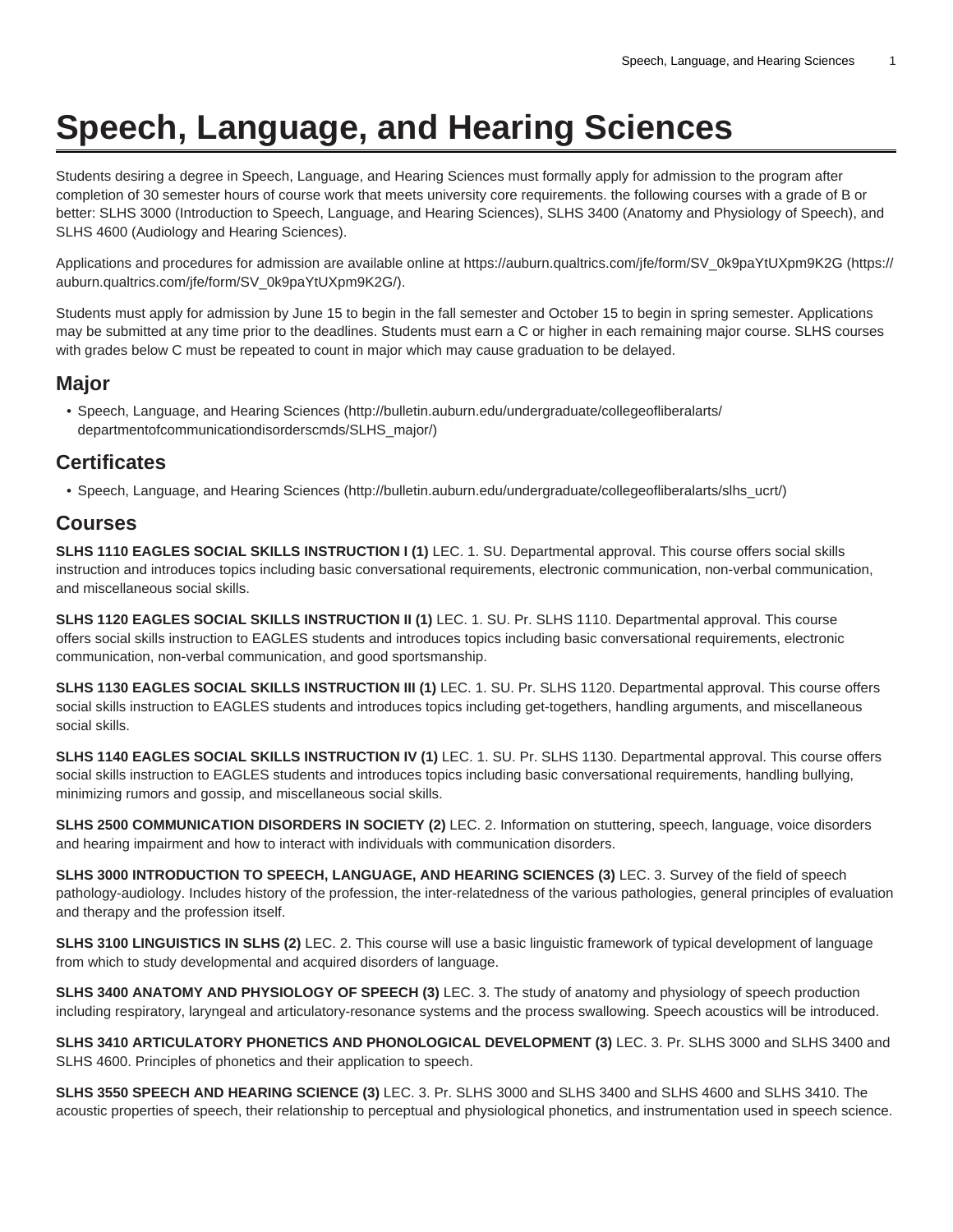**SLHS 3560 NEUROANATOMY FOR COMMUNICATION DISORDERS (3)** LEC. 3. Pr. SLHS 3000 and SLHS 3400 and SLHS 4600. Anatomy and physiology of the central nervous system as it relates to speech, language, hearing and swallowing function and disorders.

**SLHS 4100 LANGUAGE DISORDERS ACROSS THE LIFESPAN (3)** LEC. 3. Pr. SLHS 4520 or CMDS 4520. Introduction to developmental language impairment from infancy through adolescence as well as acquired language impairment in adulthood with focus on the nature of language impairment, assessment of language disorders, and treatment of language disorders.

**SLHS 4200 SPEECH DISORDERS ACROSS THE LIFESPAN (3)** LEC. 3. Pr. (SLHS 3400 or CMDS 3400) and (SLHS 4600 or CMDS 4600) and (SLHS 3000 or CMDS 3000) and SLHS 3410. This is one of two courses offered in the area of speech and language disorders. This course reviews the typical acquisition of the speech sound system and reviews basic articulation, phonological, fluency, voice, and motor speech disorders.

**SLHS 4300 CRITICAL THINKING AND EVIDENCE-BASED PRACTICE: AN INTRODUCTION (2)** LEC. 2. Explores the decision making process in assessment and treatment of individuals with communication disorders. Emphasis on a scientific framework integrating research evidence and critical thinking.

**SLHS 4400 ADULT NEUROGENIC COMMUNICATION DISORDERS (3)** LEC. 3. Study of the disorders of speech, language, and swallowing in adults occurring as a result of CNS pathologies and their evaluation and treatment.

**SLHS 4500 SPECIAL OBSERVATION (1)** DSL. Pr. (SLHS 4520 or CMDS 4520) and (SLHS 4100) and (SLHS 3410 or CMDS 3410). This course will provide foundational knowledge in treatment methods and guided observation of 25 hours in speech, language, and cognitive-communication evaluation and treatment.

**SLHS 4510 ARTICULATION DISORDERS (3)** LEC. 3. Principles of normal and deviant articulation acquisition.

**SLHS 4520 LANGUAGE ACQUISITION (3)** LEC. 3. First language acquisition in childhood and its change throughout the life span.

**SLHS 4530 FLUENCY DISORDERS (3)** LEC. 3. Principles of fluent and disfluent verbal behavior.

**SLHS 4540 VOCAL DISORDERS (3)** LEC. 3. Principles of normal and deviant vocal behavior.

**SLHS 4560 CHILD AND ADOLESCENT LANGUAGE DISORDER (3)** LEC. 3. Pr. CMDS 4520 or SLHS 4520. Overview of research dealing with the nature, assessment and treatment of language disorders in child and adolescent populations.

**SLHS 4580 INTRODUCTION TO CLINICAL PROCEDURES IN SPEECH-LANGUAGE PATHOLOGY (3)** LEC. 3, CLN/LEC. 30. Pr. SLHS 4520 or CMDS 4520. Orientation to clinical activities, management methods and preparation of professional reports.

**SLHS 4600 AUDIOLOGY AND HEARING SCIENCE (3)** LEC. 3. Principles of auditory reception and the problems involved in measuring, evaluating and conserving hearing.

**SLHS 4620 HEARING REHABILITATION (3)** LEC. 3. Pr. CMDS 4600 or SLHS 4600. Rehabilitation problems of children and adults in the area of auditory training, speech reading and speech conservation; includes clinical practice.

**SLHS 4650 INTRODUCTION TO CLINICAL PROCEDURES IN AUDIOLOGY (3)** LEC. 3. Pr. CMDS 4600 or SLHS 4600. Audiological instrumentation and test procedures.

**SLHS 4910 CLINICAL PRACTICUM IN SPEECH-LANGUAGE PATHOLOGY (1)** PR1. Pr. CMDS 4580 or SLHS 4580. This course will provide the undergraduate student with clinical observation in treatment of individuals with speech-language disorders and application of clinical theories. To fully participate in class, you must have a device to access the internet during each class meeting (iPad, iPhone, laptop). These devices should be used for class related reasons only. Course may be repeated for a maximum of 2 credit hours.

**SLHS 4930 DIRECTED STUDY IN SPEECH, LANGUAGE & HEARING SCIENCES (1-3)** IND. Pr. SLHS 3000 and SLHS 3400 and SLHS 4600. Departmental approval. Directed learning experience in communication disorders involving bibliographic research, writing, gaining expertise with laboratory/clinical procedures or conducting directed research. Course may be repeated for a maximum of 6 credit hours.

**SLHS 4967 HONORS SPECIAL PROBLEMS (1-3)** IND. Pr. Honors College. Departmental approval. Credit hours that apply towards fulfilling Honors requirement. Course may be repeated for a maximum of 3 credit hours.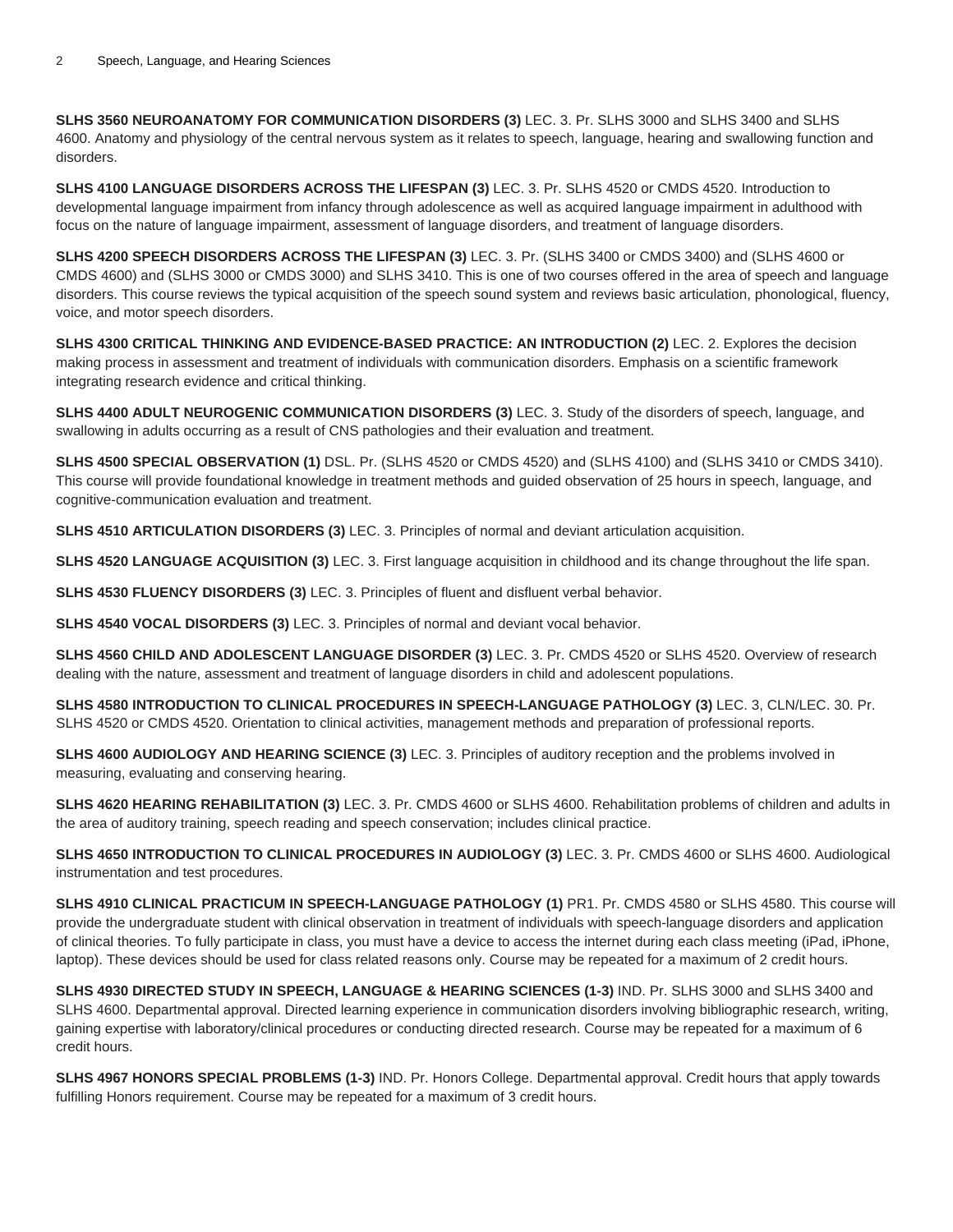**SLHS 4997 HONORS THESIS (1-3)** RES. Pr. Honors College. Departmental approval. Credit hours that apply towards Honor thesis requirements, the topic of which determined by the Honor's thesis faculty advisor and the student advisee. Course may be repeated for a maximum of 6 credit hours.

**SLHS 5000 STUDY ABROAD IN SPEECH-LANGUAGE PATHOLOGY (3)** AAB. Pr. CMDS 3000 or SLHS 3000. Survey of current international research and educational/clinical practices in the field of speech-language pathology. Course may be repeated for a maximum of 6 credit hours.

**SLHS 5100 MOTOR LEARNING, GENERALIZATION, AND ADHERENCE FOR SPEECH LANGUAGE PATHOLOGY (2)** LEC. 2. Pr. SLHS 3000 and SLHS 3400 and SLHS 4600. Motor learning, generalization, and adherence knowledge and skills required for speechlanguage therapist assistants and speech-language pathologists use in therapy.

**SLHS 5200 CULTURAL ASPECTS IN APPLIED HEALTH SCIENCES (2)** LEC. 2. Pr. SLHS 3000 and SLHS 3400 and SLHS 4600. This course is designed to provide undergraduate students in speech, language, and hearing sciences, and other applied health disciplines the opportunity to broaden their knowledge of and implementation of culturally responsive practices when working with patients/clients and team members.

**SLHS 5300 COGNITIVE AND LINGUISTIC ASPECTS OF AGING (2)** LEC. 2. Explores the age-related changes in cognitive-linguistic decline including the mechanisms of this decline; external factors such as physical exercise, pharmacology, and cognitive rehabilitation; and suggestions for prevention of cognitive decline and dementia.

**SLHS 5400 ISSUES IN SPEECH (2)** LEC. 2. Pr. SLHS 3400 and SLHS 4200. Current issues related to aspects of development, habilitation, and/or rehabilitation of articulation, voice, or fluency disorders will be explored. Course may be repeated for a maximum of 4 credit hours.

**SLHS 5500 ISSUES IN AUDIOLOGY (2)** LEC. 2. Pr. SLHS 3400 and SLHS 4200. Current issues related to research methodologies and clinical care of auditory and vestibular development, psychoacoustics, and pathologies of the auditory system will be explored.

**SLHS 5810 PRIVATE PRACTICE (3)** LEC. 3. Concepts and strategies for private practice in the areas of clinical and industrial audiology.

**SLHS 5960 SPECIAL PROBLEMS IN LANGUAGE (2)** LEC. 2. This Special Problems Seminar is a two hour per week meeting for study of topics in language. Topics will include aspects of language acquisition , including autism spectrum disorder and literacy, that are clinically relevant for speech language pathologists.

**SLHS 7500 CLINICAL PROBLEMS IN SPEECH (1)** PRA. 1. Clinical practicum in evaluation and treatment of individuals with speechlanguage disorders. Course may be repeated for a maximum of 4 credit hours.

**SLHS 7510 ADVANCED ARTICULATION/PHONOLOGICAL DISORDERS (3)** LEC. 3. Empirical and theoretical bases for articulartory pathologies.

**SLHS 7520 LANGUAGE DISORDERS: BIRTH TO FIVE (3)** LEC. 3. Empirical and theoretical bases for evaluation and treatment of language disorders for the birth to five population.

**SLHS 7530 ADVANCED FLUENCY DISORDERS (3)** LEC. 3. Empirical and theoretical bases for dysfluency disorders, diagnoses and therapies.

**SLHS 7540 ADVANCED VOICE DISORDERS (3)** DSL/LEC. Empirical and theoretical bases for voice pathologies, diagnoses and therapies.

**SLHS 7550 ADULT APHASIA (3)** LEC. 3. Empirical and theoretical bases for adult language disorders associated with CNS pathologies, diagnoses and therapies.

**SLHS 7560 CRANIOFACIAL ANOMALIES (3)** LEC. 3. A review of syndromic and non-syndromic craniofacial disorders including cleft lip/palate. Assessment and treatment of speech and language problems associated with these anomalies is emphasized.

**SLHS 7570 EVALUATION OF RESEARCH IN SPEECH PATHOLOGY AND AUDIOLOGY (3)** LEC. 3. Survey of experimental designs and statistical procedures used in speech-language pathology/audiology literature for consumers of research.

**SLHS 7590 LANGUAGE DISORDERS: SCHOOL-AGE (3)** LEC. Empirical and theoretical bases for evaluation and treatment of language disorders for school-age children through adolescence.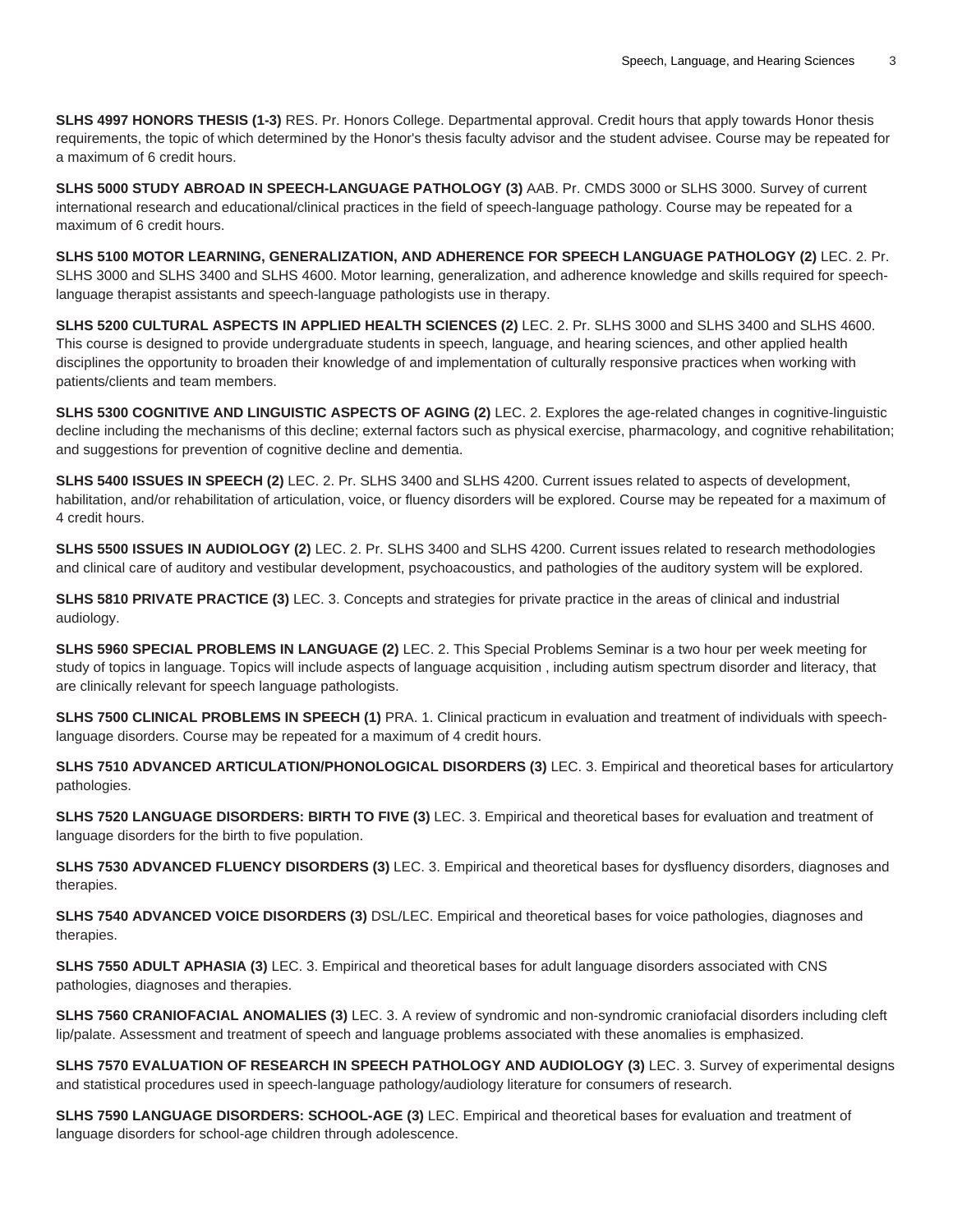**SLHS 7600 CLINICAL PROBLEMS IN HEARING (2)** LEC. 2. Pr. (CMDS 4650 or SLHS 4650) and (CMDS 4600 or SLHS 4600) and (CMDS 4620 or SLHS 4620). Topics chosen to address topics and problems in hearing. Course may be repeated for a maximum of 12 credit hours.

**SLHS 7700 CLINICAL PROBLEM SOLVING I (2)** LEC. 2. This course will help students develop problem-solving skills that can be applied to clinical practice in Speech-Language Pathology.

**SLHS 7720 CLINICAL PROBLEM SOLVING II (2)** LEC. 2. This course will promoted advanced problem-solving skills that can be applied to clinical practice in Speech-Language Pathology.

**SLHS 7740 CLINICAL PROBLEM SOLVING III (2)** LEC. This course will promoted advanced problem-solving skills that can be applied to clinical practice in Speech-Language Pathology.

**SLHS 7810 MOTOR SPEECH DISORDERS (3)** LEC. 3. Empirical and theoretical bases for motor speech disorders, diagnoses and therapies.

**SLHS 7820 DYSPHAGIA (3)** LEC. 3. The role of speech-language pathology in diagnosing and treating swallowing disorders in children and adults. Emphasis will be placed upon clinical and instrumental assessment and treatment strategies.

**SLHS 7840 AUGMENTATIVE AND ALTERNATIVE COMMUNICATION (3)** LEC. Process and specific equipment involved in assessment, prescription and intervention with adults and children who are unable to use traditional communication modes.

**SLHS 7860 SPEECH SCIENCE (3)** LEC. 3. Acoustic properties of speech, physiology and perception of the speech signal, and an orientation to instrumentation used in speech science.

**SLHS 7920 INTERNSHIP IN SPEECH-LANGUAGE PATHOLOGY (5)** LEC. 5. SU. Completion of all academic course work. Successful completion of comprehensive exams or enrollment in graduate thesis. Course may be repeated for a maximum of 10 credit hours.

**SLHS 7930 DIRECTED STUDIES (1-3)** IND. Conferences, readings, research or reports in a specialized area of communication disorders. Course may be repeated for a maximum of 3 credit hours.

**SLHS 7970 SPECIAL TOPICS SEMINAR (2)** SEM. Advanced treatment of contemporary topics and trends, as well as current research aspects of audiology and speech-language pathology. Course may be repeated for a maximum of 4 credit hours.

**SLHS 7990 RESEARCH AND THESIS (1-5)** MST. Credit hours to fulfill thesis requirements. Course may be repeated with change in topics.

**SLHS 8100 HEARING SCIENCE (3)** LEC. 3. Introduction to instrumentation and calibration of audiometric equipment. Auditory perception in normal-hearing and hearing impaired listeners.

**SLHS 8110 AUDITORY PHYSIOLOGY (3)** LEC. 3. Detailed study of the anatomy and physiology of the human auditory, and vestibular system over the lifespan.

**SLHS 8120 AUDIOLOGY CLINICAL METHODS (3)** LEC. 3. Use of audiometric equipment, administering audiological tests, recording test results, and interpreting test findings, including otoscopy, and cerumen management.

**SLHS 8200 DIAGNOSTIC AUDIOLOGY (3)** LEC. 3. Basic and advanced audiometric techniques to assess auditory system's site of lesion, including otoscopy, cerumen management, otoacoustic emissions and immittance.

**SLHS 8210 MEDICAL ASPECTS OF HEARING DISORDERS (3)** LEC. 3. Study of the disorders of hearing including their medical diagnosis, evaluation, and treatment.

**SLHS 8220 AMPLIFICATION I (3)** LEC. 3. Background and development of hearing aids and other amplification systems; performance standards and measurement techniques; selection, fitting and dispensing procedures

**SLHS 8300 CENTRAL AUDITIORY PROCESSING (3)** LEC. Selected clinical procedures in audiology, including electrophysiologic and behavioral tests of central auditory functioning.

**SLHS 8310 AURAL REHABILITATION (3)** LEC. Psychosocial aspects on hearing loss; clinical and therapeutic management of older persons with hearing disorders including counseling of the hearing-impaired and their families.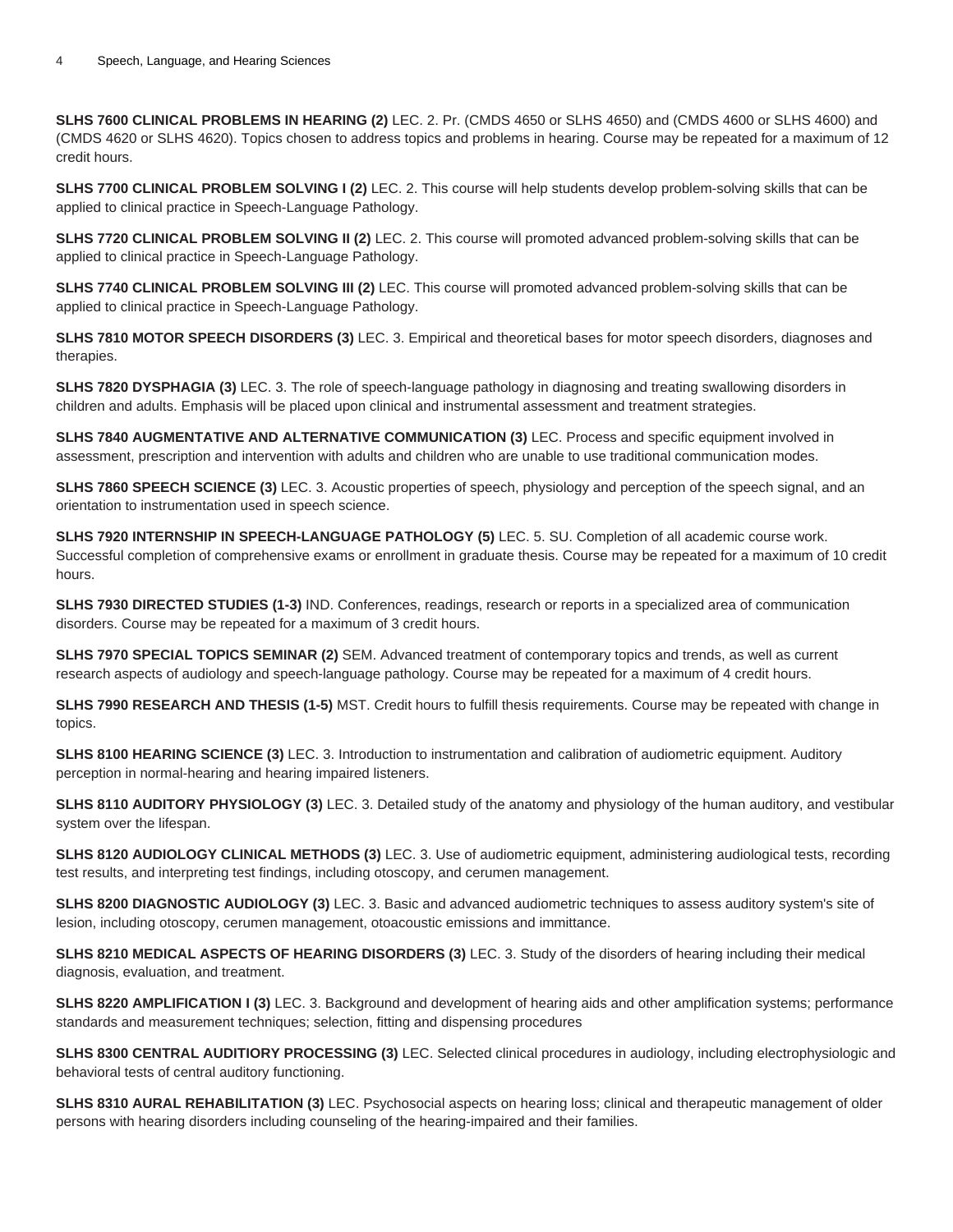**SLHS 8320 CLINICAL APPLICATIONS OF AMPLIFICATION (2)** LEC. Didactic and practical training in use of instrumentation for testing, programming, fitting and verifying amplification.

**SLHS 8400 PEDIATRIC AUDIOLOGY (3)** LEC. 3. Normal development of speech, language and hearing losses' effect on communication, etiologic factors, screening, audiologic assessment, differential diagnosis and clinical management.

**SLHS 8410 AURAL HABILITATION (3)** LEC. 3. The parameters involved in the management of hearing-impaired school-aged children.

**SLHS 8420 AMPLIFICATION II (3)** LEC. 3. Pr. CMDS 8220 or SLHS 8220. Review of recent trends in hearing aid technology including digital and Programmable instruments.

**SLHS 8430 CLINICAL APPLICATION OF DIAGNOSTIC AUDIOLOGY (2)** LEC. Pr. CMDS 8320 or SLHS 8320. Didactic and practical training for selection, administration, and interpretation of behavioral and electrophysiologic tests, including auditory processing disorders.

**SLHS 8500 ELECTROPHYSIOLOGICAL PROCEDURES IN AUDIOLOGY (3)** LEC. 3. Selected neurophysiological clinical procedures in audiology, including electronystagmography and auditory evoked potentials.

**SLHS 8510 CLINICAL APPLICATION OF BALANCE ASSESSMENT (2)** LEC. Pr. (CMDS 8230 and CMDS 8320 and CMDS 8430) or (SLHS 8230 and SLHS 8320 and SLHS 8430). Didactic and practical training for selecting, conducting, and interpreting tests to identify disorders of balance and other auditory related systems.

**SLHS 8520 HEARING CONSERVATION (3)** LEC. Pr. CMDS 8310 or SLHS 8310. Studies the effects of noise on auditory system and implementation of hearing conservation programs in industry, schools and the military.

**SLHS 8570 EVALUATION OF RESEARCH IN AUDIOLOGY (3)** LEC. Survey of experimental designs and statistical procedures used in audiology research.

**SLHS 8600 BALANCE DISORDERS (3)** LEC. 3. Detailed coverage of the assessment and treatment of patients with balance disorders using nystagmography and other techniques.

**SLHS 8610 IMPLANT TECHNOLOGY (3)** LEC. Detailed study of the assessment and treatment of patients with cochlear implants.

**SLHS 8620 OUTCOME MEASURES IN AUDIOLOGY (3)** LEC. Application of research methodology to demonstrate efficacy in clinical service delivery in all areas of audiologic practice.

**SLHS 8630 COUNSELING IN AUDIOLOGY (3)** LEC. 3. Advanced course in the counseling component of rehabilitative audiology.

**SLHS 8650 ADVANCED AUDIOMETRY (2)** LEC. 2. Pr. (CMDS 8120 and CMDS 8320 and CMDS 8430 and CMDS 8510) or (SLHS 8120 and SLHS 8320 and SLHS 8430 and SLHS 8510). Didactic and practical training for selection, administration, scoring, and interpretation of behavioral audiometric tests and electrophysiologic procedures.

**SLHS 8700 PROFESSIONAL ISSUES (3)** LEC. 3. Legal and ethical issues in clinical audiology.

**SLHS 8800 THE NEUROLOGICAL BASES OF COMMUNICATION DISORDERS (3)** LEC. 3. Anatomy and physiology of the central nervous system as it relates to speech, language and hearing function and disorders.

**SLHS 8810 PRIVATE PRACTICE (3)** LEC. 3. Concepts and strategies for private practice in the areas of clinical and industrial audiology.

**SLHS 8910 CLINICAL PRACTICE IN AUDIOLOGY (2)** DSL/LEC. Clinical practicum involving evaluation and management of patients of all ages with disorders of auditory, vestibular, and other auditory related systems.

**SLHS 8920 CLINICAL INTERNSHIP (5)** INT. SU. Pr. CMDS 8910 or CMDS 8916 or SLHS 8910 or SLHS 8916. Intensive clinical experience at off-campus setting up to 20 hours per week of supervised practicum. Course may be repeated for a maximum of 15 credit hours.

**SLHS 8940 CLINICAL RESIDENCY (6)** INT. SU. Pr. CMDS 8920 or SLHS 8920. A full time, supervised, nine month residency at an off-campus facility that provides audiological services. Fall, Spring.

**SLHS 8950 AUDIOLOGY GRAND ROUNDS (3)** LEC. Discussion/Seminar in timely clinical issues in audiology, clinical problem solving and case studies in contemporary audiologic service delivery.